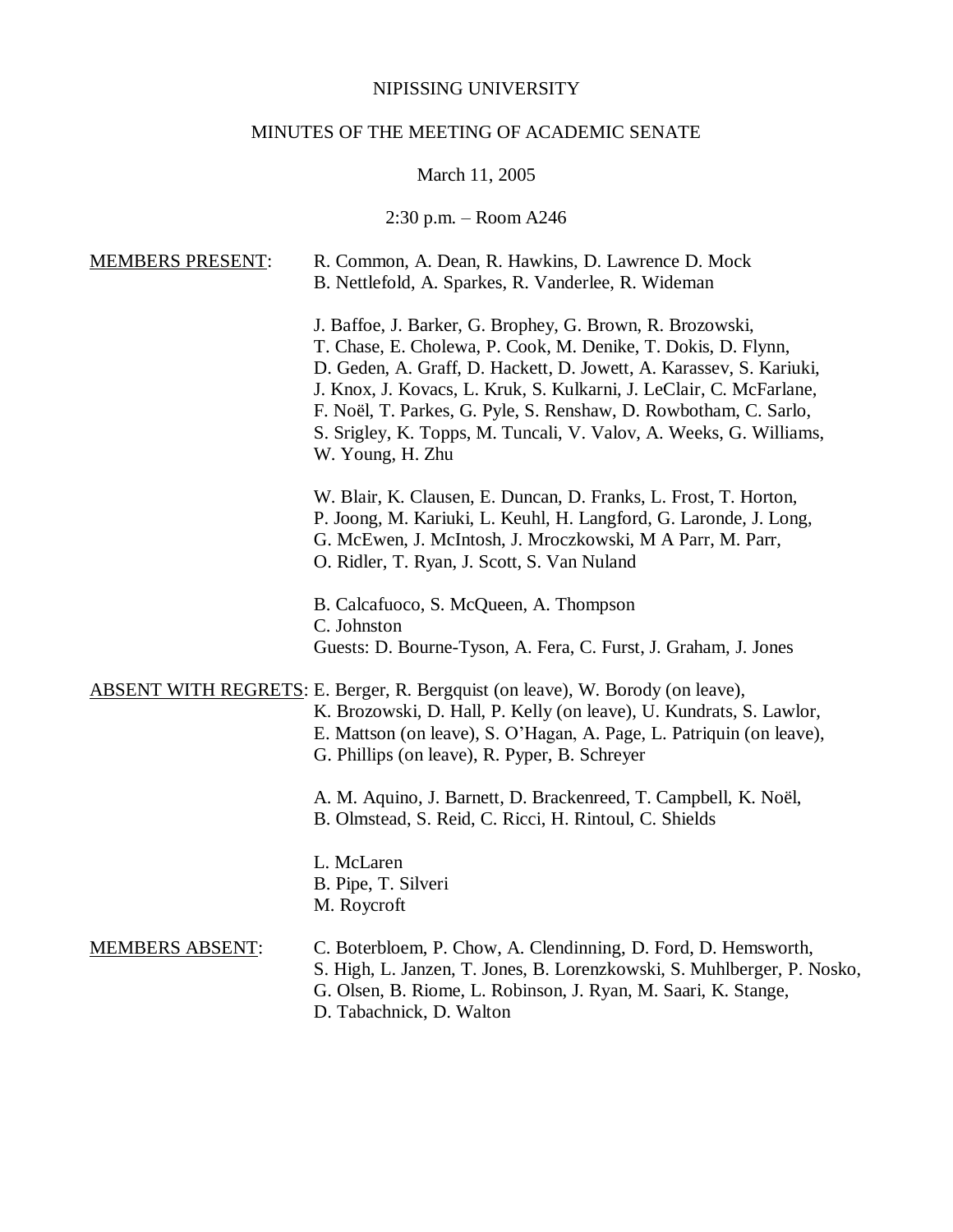Minutes of the Academic Senate Meeting March 4, 2005 Page 2

> D. Berry, M. Cantilini-Williams, K. Clausen, J. Corkett, C. Harvey, K. Kirkwood, A. Le Sage, M. McCabe, G. McEwen, J. Price, G. Swanson, K. Waller, R. Weeks

T. Condotta, S. Ince, G. Yantha

I. Bajewsky, T. Banakh, J. Boivin, M. Brewes, P. Clandfield, C. Cook, M. Crane, K. Currie, C. Dale, U. Frisse, K. Gratton-Miscio, J. Harden, S. Hevenor, W. Ingwersen, M. Jackson, J. Kmiec, J. Kooistra, K. Lee, C. Lobsinger, K. Lucas, J. Madeley, J. Morton, I. Mueller, M. Ostashewski, B-A. Pentney, M. Quirt, L. Richards, O. Sammiguel-Valderrama, U. Stange, D. Walters, D. Yule

MOTION #1: Moved by B. Nettlefold, seconded by D. Jowett that the minutes of the regular meeting of the Academic Senate dated February 4, 2005 be adopted. CARRIED

## ANNOUNCEMENTS

Senator Mock began his address to Senate by stating that Jamie Graham, Director of Finance, would make the budget presentation on behalf of Murray Green, Vice-President, Administration and Finance who was on holidays.

Senators were updated on the advocacy campaign regarding the Rae Review. Senator Mock reiterated the fact that it is essential that the unfunded BIU issue be addressed. Senator Mock has been in contact with four area MPPs to help ensure passage of this document. The provincial budget is not expected to be released until mid to late April and there is the added concern that the recent federal budget did not address the equalization shortfall to the extent that was hoped. Senator Mock also advised senators of the open letter to Premier McGuinty that appeared in the Toronto Globe and Mail on Thursday, March 11. Two hundred high-profile people agreed to let their names appear in this open letter. Local names included Frank Dottori, President and CEO of Tembec, His Worship Mayor Vic Fedeli and Ted Hargreaves.

Dr. Mock congratulated all senators who were involved with the successful International Women's Week. He also reminded senators that March 21 to 25 was Leadership Week which will be capped by the Dave Marshall Leadership Awards on March 23. There are about 30 award winners this year. Senators were also reminded of March UpClose to be held on campus March 14, 16 and 18. He ended his announcements by thanking all members of the Strategic Planning Task Group, most of who were present, for their hard work.

Dr. Mock invited Jamie Graham to give a presentation on the 2005-2006 budget. Mr. Graham explained that, as in the past, the budget is a draft only and is based on the assumption of a balanced budget. With the anticipation of normal wage increases, frozen tuition and the unknown factors from the provincial budget, it is difficult to plan the revenue side of the budget. Any grants are also unknown at this time. Mr. Graham indicated there will likely be a supplemental budget process in late summer.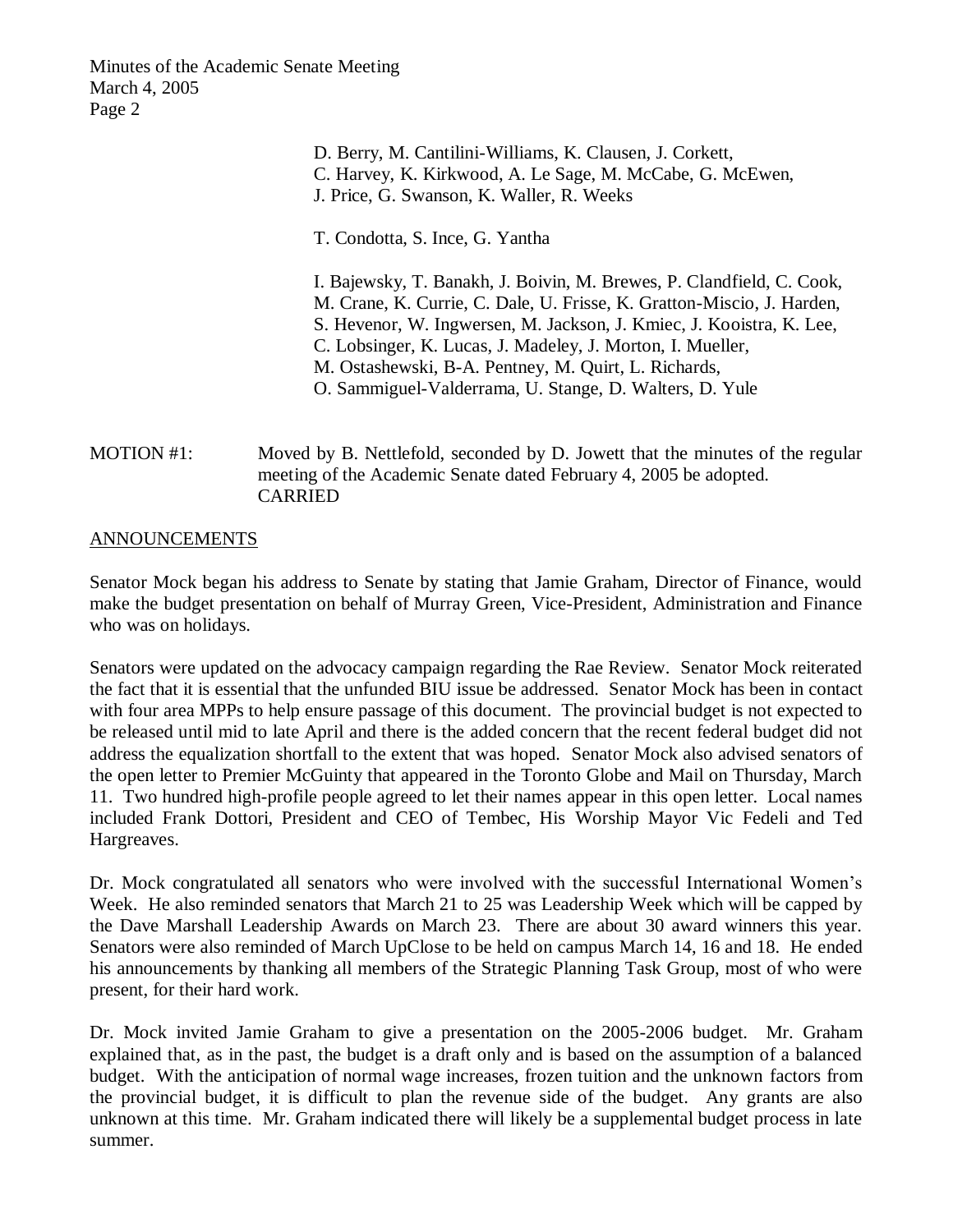Since Nipissing University's revenue is driven by enrolment numbers, senators were reminded that next year is the peak of the double cohort as this group of students will begin to graduate in June 2006.

On the expense side, Mr. Graham brought to Senate's attention the new faculty and staff positions at the Brantford campus. This is a direct result of the increased enrolment at that campus.

Senator Hawkins commented on the number of activities by students such as the Children's Literature Fair on March 16. Senator Hawkins also announced the first place finish in a poster competition by five  $3<sup>rd</sup>$  year nursing students at a cardiac rehabilitation conference in Sudbury. Michelle Black from Psychology was also successful at a competition for potential graduate studies in neuroscience at Dalhousie University.

Senator Dean announced that Senator Zhu was the recipient of the Eclipse Award from IBM valued at US\$23,500.

Senator Common reported that there was a recent OCGS meeting concerning the money flow for graduate studies from the Rae report. The contentious issue of money allocation was discussed. There could be a formula approach to this issue or the approach that any expansion for graduate education would go to institutions that could best provide financial support to the students.

Senator McQueen from NUSU updated senators about the current campaign to defederate from the Canadian Federation of Students. She requested that students be permitted to speak for a few minutes in each class, if requested. A question and answer booth will be set up beginning Monday, March 14 with voting to be held on March 23 and 24.

## QUESTION PERIOD

Concerns were raised about the janitorial services at Nipissing. Senators noted the overflowing garbage bins, lack of toiletries in the washrooms, poor hygiene in the showers and lunch rooms. The issue was also raised about how this would appear to campus visitors. A concern was also raised about the parking lots not being properly plowed. Senator Mock stated he would be meeting with Barb Taylor from Canadore College to address these issues.

## Executive Committee

MOTION #2: Moved by D. Mock, seconded by J. Baffoe, that the Report of the Senate Executive Committee dated March 3, 2005 be received. CARRIED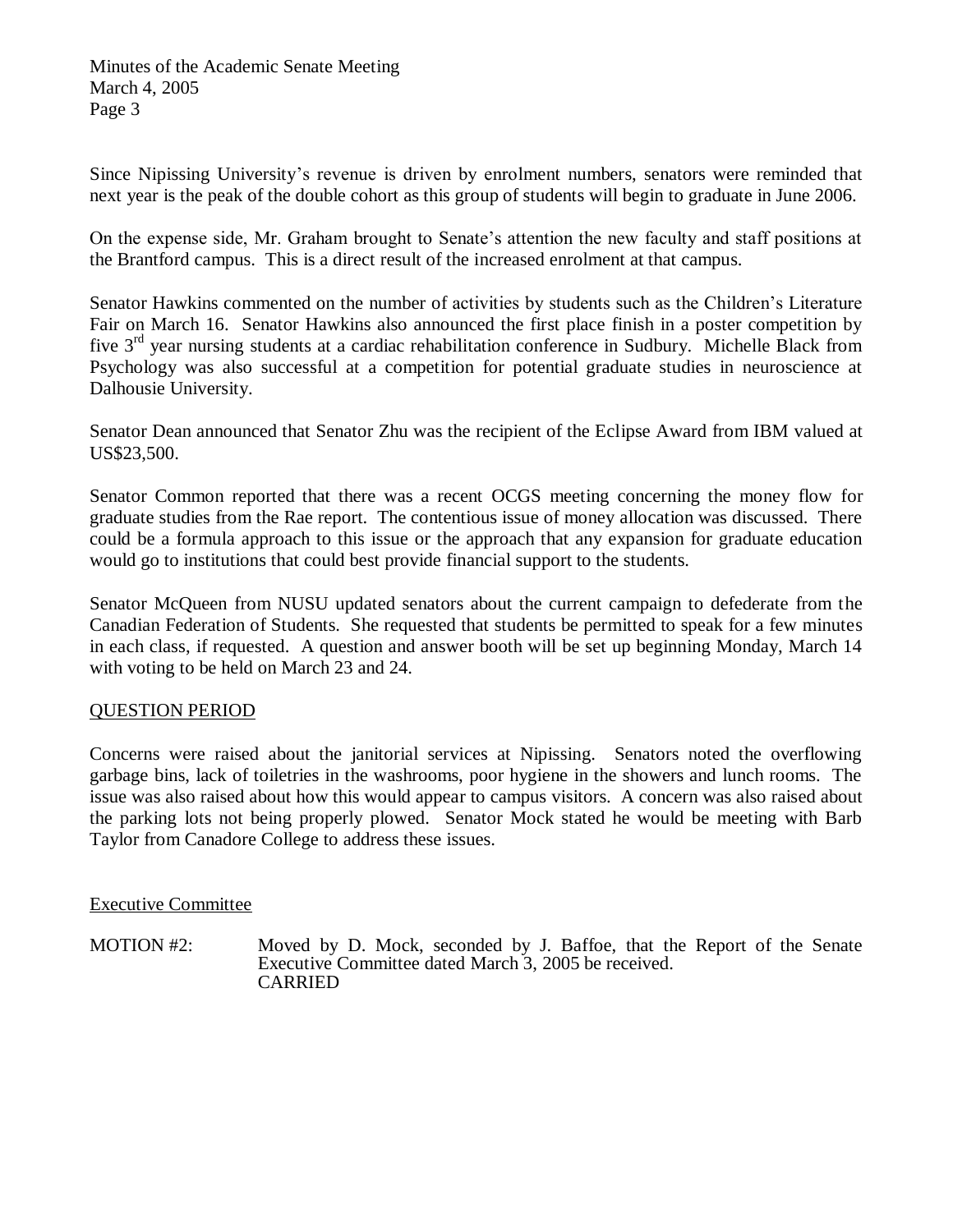Minutes of the Academic Senate Meeting March 4, 2005 Page 4

Academic Planning Committee

- MOTION #3 Moved by R. Hawkins, seconded by G. Williams that this report of the Academic Planning Committee dated February 23, 2005 be received. CARRIED
- MOTION #4: Moved by R. Hawkins, seconded by G. Brown that Senate approve in principle the inclusion of service learning components in the Nipissing University program with implementation guidelines to be considered by APC and UCC as appropriate CARRIED

Admissions, Promotions and Petitions Committee

- MOTION #5: Moved by A. Sparkes, seconded by D. Geden that the Report of the Admissions, Promotions, and Petitions Committee dated February 11, 2005 be received CARRIED
- MOTION #6: Moved by A. Sparkes, seconded by S. Renshaw that the students listed on Appendix A, who have completed all requirements of their respective degrees, be admitted to their degrees in-course and that diplomas for the degrees be awarded. CARRIED

### REPORTS OF REPRESENTATIVES ON OTHER BODIES

Senator Common announced that a number of teachers' federations have passed strike mandates. Some federation presidents have agreed to attend an information session with the Bachelor of Education students to discuss their April practicum.

### AMENDMENT OF BY-LAWS

MOTION #7: Moved by J. McIntosh, seconded by G. Brown that Senate amend the composition of Senate Search Committees in Arts and Science to: A minimum of three tenure-track or tenured continuing faculty members chosen by the discipline(s) concerned, the Dean or Associate Dean (non-voting), a faculty senator (tenured or tenure-track) chosen from outside the discipline(s) and department(s) and elected by Senate, a student chosen by the faculty members of the committee (an upper year student in good academic standing).

> Note: All search committees must have voting faculty representation from both sexes. CARRIED